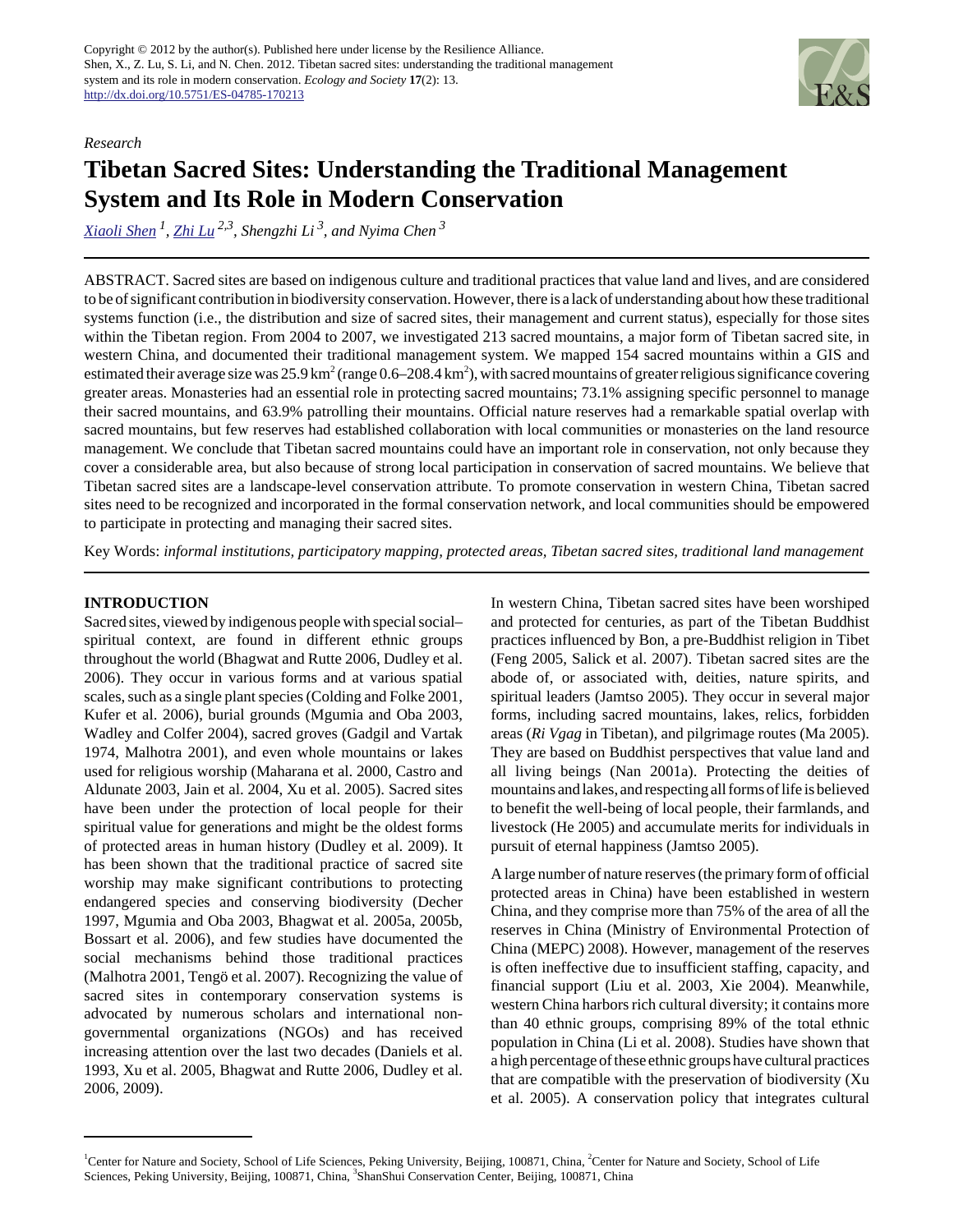preservation has been proposed to improve the effectiveness of nature reserves (Luo et al. 2001, Xu et al. 2005, Xu and Melick 2007) but has yet to be adopted by the regional government. Thus, it is important to identify effective conservation approaches rooted in indigenous cultures and traditional practices.

The study of Tibetan sacred sites in China focused on an ethnological perspective before recently shifting to a conservation perspective (Luo et al. 2001, Nan 2001b, Ma 2005, Li et al. 2008). The significance of Tibetan sacred sites in conservation centers on their widespread distribution (Xu et al. 2005, Shen et al. 2007) and their function in conserving both mature forest (Zou et al. 2005, Salick et al. 2007, Xiang et al. 2008) and threatened species (Anderson et al. 2005). Nevertheless, our knowledge on the spatial distribution and management of Tibetan sacred sites is still poor. Previous studies are mostly conceptual discussions on the relationship between cultural practices and environmental protection (Li et al. 2008). Field-based studies focused on measuring biodiversity within Tibetan sacred sites (Anderson et al. 2005, Zou et al. 2005, Salick et al. 2007, Xiang et al. 2008) and not management structure.

Our paper represents the first systematic study on the spatial distribution and management institutions of Tibetan sacred sites across a large scale, as well as their potential role in conservation. We emphasized sacred mountains, one of the major forms of Tibetan sacred sites, for the large-scale mapping. The objectives were to: (1) understand the spatial pattern of Tibetan sacred sites; (2) estimate the number and land area of Tibetan sacred mountains; (3) document the management approaches on Tibetan sacred sites; and (4) compare the spatial arrangement and management system between sacred sites and nature reserves, and discuss how these two systems can be integrated to provide mutual support.

### **METHODS**

#### **Study Area**

We conducted the study in Ganzi Tibetan Autonomous Prefecture (hereafter called "Ganzi") in Sichuan Province, China (27º58'-34º20'N and 97º22'-102º29'E, Fig. 1). It consists of 18 counties, with a land area of  $153,002 \text{ km}^2$ (Committee on Ganzi Prefecture Annals (CGPA) 1997). Tibetans constitute 76% of the population in Ganzi; other ethnic groups (i.e., Han, Qiang, and Yi) mainly live along the borders of the prefecture (CGPA 1997).

Ganzi is located in the Hengduan Mountains, which are within one of the most biologically diverse temperate ecosystems in the world (Mittermeier et al. 2004). This region lies on the eastern Tibetan Plateau, with an average elevation of about 3,500 m (range 1,321–7,556 m) (CGPA 1997). The major vegetation types above 2,500 m, where our study was mainly conducted, are deciduous broadleaved forest (*Bethula utilis*, *B. platyphylla*, and *Populus davidiana*), evergreen broadleaved forest (*Quercus* sp. and *Usnea longissima*), deciduous conifer forest (*Larix potaninii* var. *macrocarpa*, and *L. potaninii*), evergreen conifer forest (*Pinus*, *Picea*, *Abies*, and *Cupressus* spp.), subalpine shrub (*Rhododendron* and *Sabina* spp.), and alpine meadow (Zhang 1997).

**Fig. 1.** The six sampled counties (right, gray) and 74 surveyed monasteries (right, black dots) in Ganzi Prefecture, Sichuan Province, China



We conducted the field survey in six counties of Ganzi. The elevation of the county seats span the broad range found in the prefecture: Danba (1,850 m), Yajiang (2,580 m), Xiangcheng (2,860 m), Daofu (2,980 m), Dege (3,270 m), and Litang (4,010 m) (Fig.1). These six counties comprise 33% of the area of Ganzi.

#### **Field Survey and Data Analysis**

Almost all Tibetan sacred sites have their associated monasteries (Tsering Jigme and Tashi Dorje, personal communication). As the monasteries hold the key information about their associated sacred sites (Nan 2001b), we visited monasteries to collect information about the sacred sites. We interviewed local religious leaders, community leaders, and knowledgeable villagers at each monastery. We used a participatory mapping method (Chambers 1994) to locate the monastery, the sacred mountains and their boundaries. The information was recorded on 1:100,000 topographic maps and later verified with Global Positioning System (GPS) units. We also recorded information on the management structure of sacred mountains, the significance of each mountain, as well as its taboos, legends, and historical events. To demonstrate the spatial distribution of all forms of sacred sites and their relationship to the sacred mountains, we selected Dzongsar monastery in Dege County and mapped all the sacred sites around the monastery and its associated villages.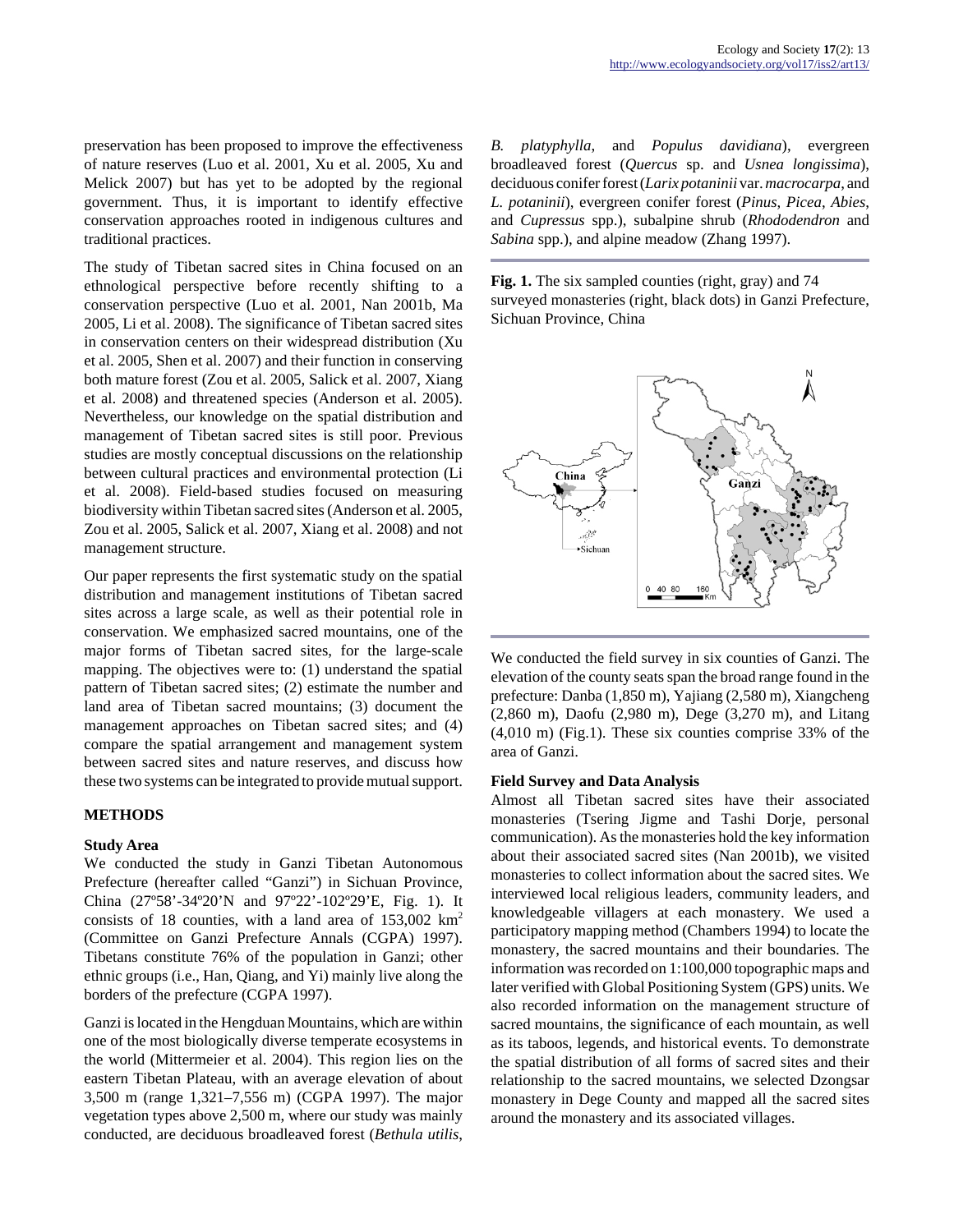We classified the sacred mountains into three hierarchical levels based on the spatial extent of their influence (Ma 2005): (1) village level—worshiped by one or several adjacent villages; (2) county level—worshiped by one county or neighboring counties; (3) Kham or Tibetan level (Kham is located in the eastern Tibetan region and is one of three districts of the entire Tibetan region based on dialect)—worshiped by the whole Kham district or by the whole Tibetan region. In addition, there were also sacred mountains worshiped by single families; but these areas were usually small and are not documented in this study. We digitized and analyzed the geospatial data within a Geographic Information System (GIS) using ArcGIS 9.2 (ESRI, California, USA). The land area of each sacred mountain was calculated using the GIS. We logtransformed the land areas for normality and used one-way analysis of variance (ANOVA) followed by Fisher's least significant difference (LSD) test to compare the land areas of sacred mountains of different hierarchical levels within SPSS 15.0 (SPSS Inc., Illinois, USA). We estimated the total number (*N*) of sacred mountains within Ganzi as:

$$
N = M \times \frac{n}{m} \tag{1}
$$

where *M* is the total number of monasteries in Ganzi ( $M = 515$ , Dai 2007), *n* is the number of sampled sacred mountains, and *m* is the number of sampled monasteries;

and the total land area of sacred mountains (*S*) as:

$$
S = N \times \sum_{i=1}^{3} (p_i \times s_i)
$$
 (2)

where *i* is the hierarchical level of sacred mountains, *p* is the percentage of sacred mountains in each hierarchical level, and *s* is the average land area of sacred mountains in each hierarchical level.

We collected the GIS data of reserve boundaries in our six surveyed counties from Sichuan Forestry Department. We used spatial analysis tools in ArcGIS 9.2 to examine the spatial relationship between our mapped sacred mountains and nature reserves.

#### **RESULTS**

#### **Spatial Pattern and Taboos of Tibetan Sacred Sites**

We illustrate the sacred sites of Dzongsar monastery and its associated villages as an example of how sacred sites are distributed within a traditional Tibetan community (Fig. 2a). Five forms of sacred sites were identified: sacred mountains, lakes, forbidden areas, sacred relics, and pilgrimage routes. Sacred mountains were perceived as abodes of mountain deities. They were large in size and could be identified from the prayer flags on their peaks. Their spatial extents were recognized by local monasteries and communities. Sacred lakes were perceived as abodes of riparian deities. The extents of sacred lakes were well defined by its natural edge. Forbidden areas (*Ri Vgag* in Tibetan) were set up through agreements within local communities to prevent those areas from human disturbance, primarily for conserving the critical sacred areas. Therefore, they largely overlapped with sacred mountains and lakes. Sacred relics were associated with deities, natural spirits, and spiritual leaders and were believed to contain both sanctity and power, such as footprints of a mountain deity, caves used by famous "Rinpoches" (Tibetan lamas and other high-ranking or respected teachers), and springs occupied by deities. Sacred relics occurred in various forms (e.g., caves, stones, cliffs, springs, trees, and groves), were small in size, and could be anywhere inside or outside of sacred mountains. Pilgrimage routes were found around the monastery and sacred mountains and lakes and used for pilgrimage to worship the deities. There were three types of pilgrimage routes around the monastery: the short route close to the monastery; the medium route through important sacred sites in that area; and a long route connecting multiple monasteries and sacred sites in a larger district. Among all these forms of sacred sites, sacred mountains had the largest land cover.

Sacred mountains were important places of reference for kin identity, as an individual family would worship the same sacred mountain over generations, and a spiritual connection was believed to exist between the family and mountain deities. Each village had its own sacred mountain and sometimes several villages shared the same mountain. Monasteries were situated in the center of traditional Tibetan communities (usually including multiple adjacent villages that belonged to the same tribe prior to the modern era). Sacred mountains nearby the monasteries were respected by the whole community or a wider group of people, depending on the religious influence of the mountain (Fig. 2b). Villagers worshipped their affiliated sacred mountains every Tibetan New Year and had an annual ritual to worship the sacred mountains of the whole community during the summer.

We found a common spatial pattern of Tibetan sacred sites and their surrounding community, which could be divided into three zones (Fig. 2c): (1) *Forbidden zone*, areas with the most restricted rules on behavior, such as prohibitions concerning killing animals and harvesting plants. Only religious rituals and pilgrimages were permitted within this area; (2) *Protected zone,* other sacred areas outside the forbidden zone where hunting, logging, and farming were forbidden, but where livestock grazing (sometimes seasonal) and harvesting of nontimber forest products might be allowed.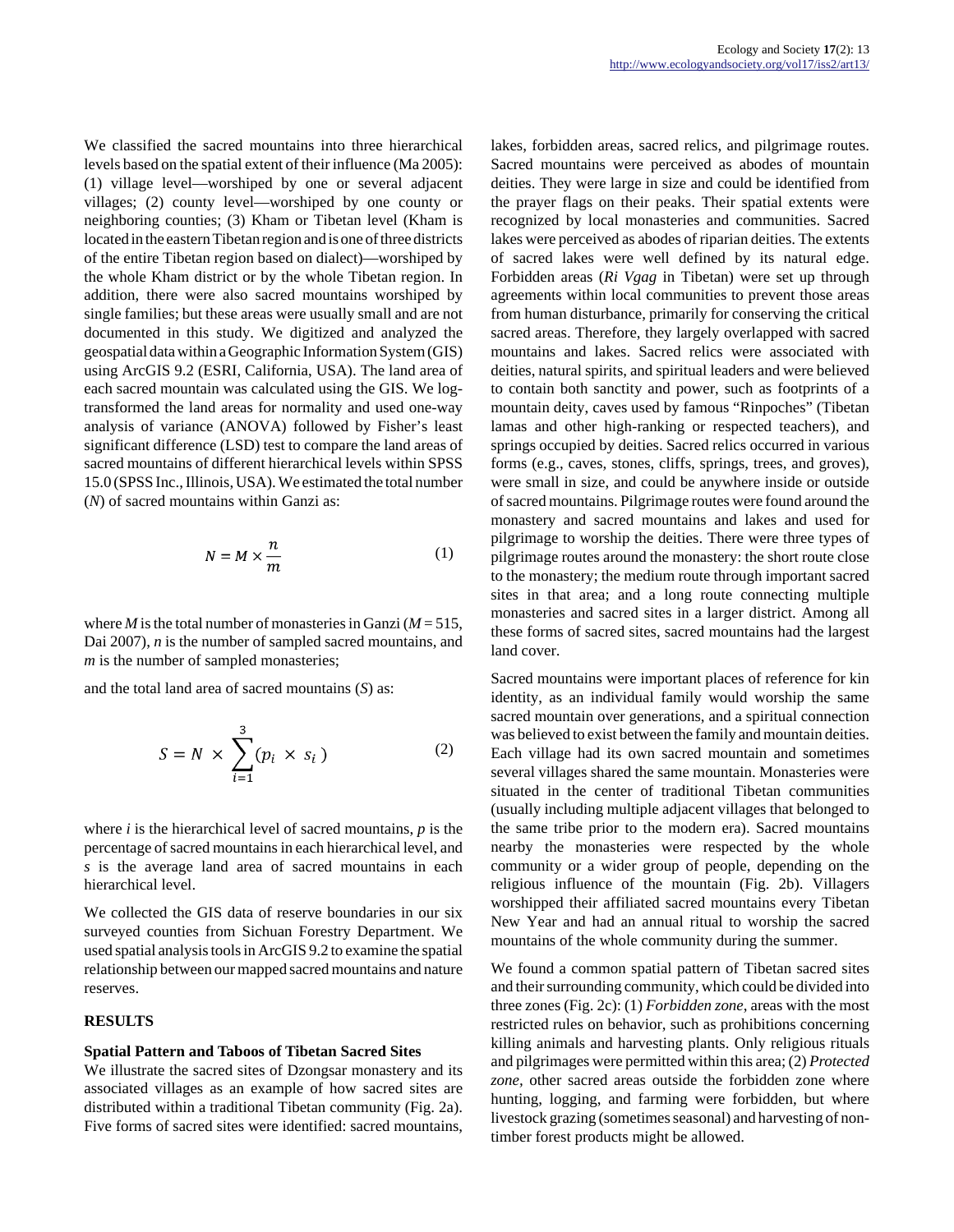**Fig. 2.** Spatial distribution of Tibetan sacred sites (a) Sacred sites and four nature reserves around Dzongsar monastery in Ganzi Prefecture, Sichuan Province, China. (b) Spatial distribution pattern of sacred mountains around the monastery: (1) sacred mountains worshipped by single village; (2) sacred mountains shared by multiple villages; (3) sacred mountains of higher hierarchical level in the district accompanied by the monastery. ((c) The zoning pattern of a traditional Tibetan community.



Similarly, swimming, fishing, and washing were forbidden in sacred lakes; and (3) *Influenced zone,* the whole community area encompassing the sacred sites. Within this area, there were no strict taboos on resource use, as long as people followed *ahimsa,* a baseline tenet for Buddhist conduct that includes no killing.

## **Distribution and Management of Tibetan Sacred Mountains**

From 2004 to 2007, we visited 74 monasteries in the six counties (12–13 in each county), which accounted for 38.3% of all monasteries in those counties. We recorded 213 sacred mountains and 154 of them were mapped within a GIS.

## *Number and size of sacred mountains*

We recorded a mean of 2.9 sacred mountains  $(SD = 2.6$ , range 0–28) around each monastery. The total land area of the sacred mountains mapped was  $3990.7 \text{ km}^2$ , with an average individual size of 25.9 km<sup>2</sup> ( $n = 154$ , SD = 38.4 km<sup>2</sup>, range  $0.6 - 208.4 \text{ km}^2$ ) (Fig. 3)

We found fewer sacred mountains at the higher hierarchical level (44 at the Kham/Tibetan level; 78at the county level; 91at the village level). Sacred mountains of the three levels differed in land area ( $F_{2,117} = 12.980, p < 0.001$ ). Sacred mountains at the county level  $(42.2 \pm 35.5 \text{ km}^2)$  or Kham/ Tibetan level  $(53.9 \pm 66.3 \text{ km}^2)$  were significantly larger in land area than those of the village level  $(17.4 \pm 21.7 \text{ km}^2; \text{LSD},$ both  $p < 0.001$ ; Table 1). Based on our survey sample, we estimated that there were 1,480 sacred mountains in Ganzi, occupying 46,000 km<sup>2</sup>, which accounts for 30.1% of Ganzi's total land area.

**Table 1.** Number, average land area, and management authority of surveyed sacred mountains of different hierarchical levels in Ganzi Prefecture, Sichuan Province, China

| Level               |    | Number Average land<br>area $(\pm SD, km^2)$ | Management authority                      |
|---------------------|----|----------------------------------------------|-------------------------------------------|
| Village             | 90 | $17.4 \ (\pm 21.7)$                          | By village $(s)$                          |
| County              | 79 | 42.2 $(\pm 35.5)$                            | By associated monastery and<br>village(s) |
| Kham and<br>Tibetan | 44 | 53.9 $(\pm 66.3)$                            | By associated monastery and<br>village(s) |

#### *Management of sacred mountains*

The management of a sacred mountain was related to its hierarchical level (Table 1). Both monasteries and local villages participated in the management of sacred mountains. Monasteries played a leading role in setting up and maintaining the local regulations. To protect sacred mountains, 73.1% monasteries  $(n = 67)$  assigned specific guardians, who were often the disciplinarians of the monastery, to manage the sacred mountains; 63.9% monasteries (*n* = 72) organized patrolling around the mountains, but the extent and frequency of patrols varied widely. We divided the patrolling activities into two categories: irregular and regular. Irregular patrolling (47.2%) involved activities that were not highly organized. Monks voluntarily patrolled in their spare time checking for animal snares and logging. When local villagers encountered violators or signs of them while going about their daily life, they reported to the monastery and a search was organized. Regular patrolling (16.7%) was when specific personnel, either monks or villagers, were assigned to patrol the sacred mountains, and the number of people, frequency, and routes were fixed. Eleven monasteries with regular patrolling offered payments (material or monetary) to the patrolling staff. Another 29.2% of monasteries conducted no patrols, but reported that when people travelled around the sacred mountains during the pilgrimage, they served a patrolling function, in that they helped to uncover snares and capture poachers.

Monasteries  $(n = 60)$  reported that the main difficulties in the management of sacred mountains were: (1) lack of funds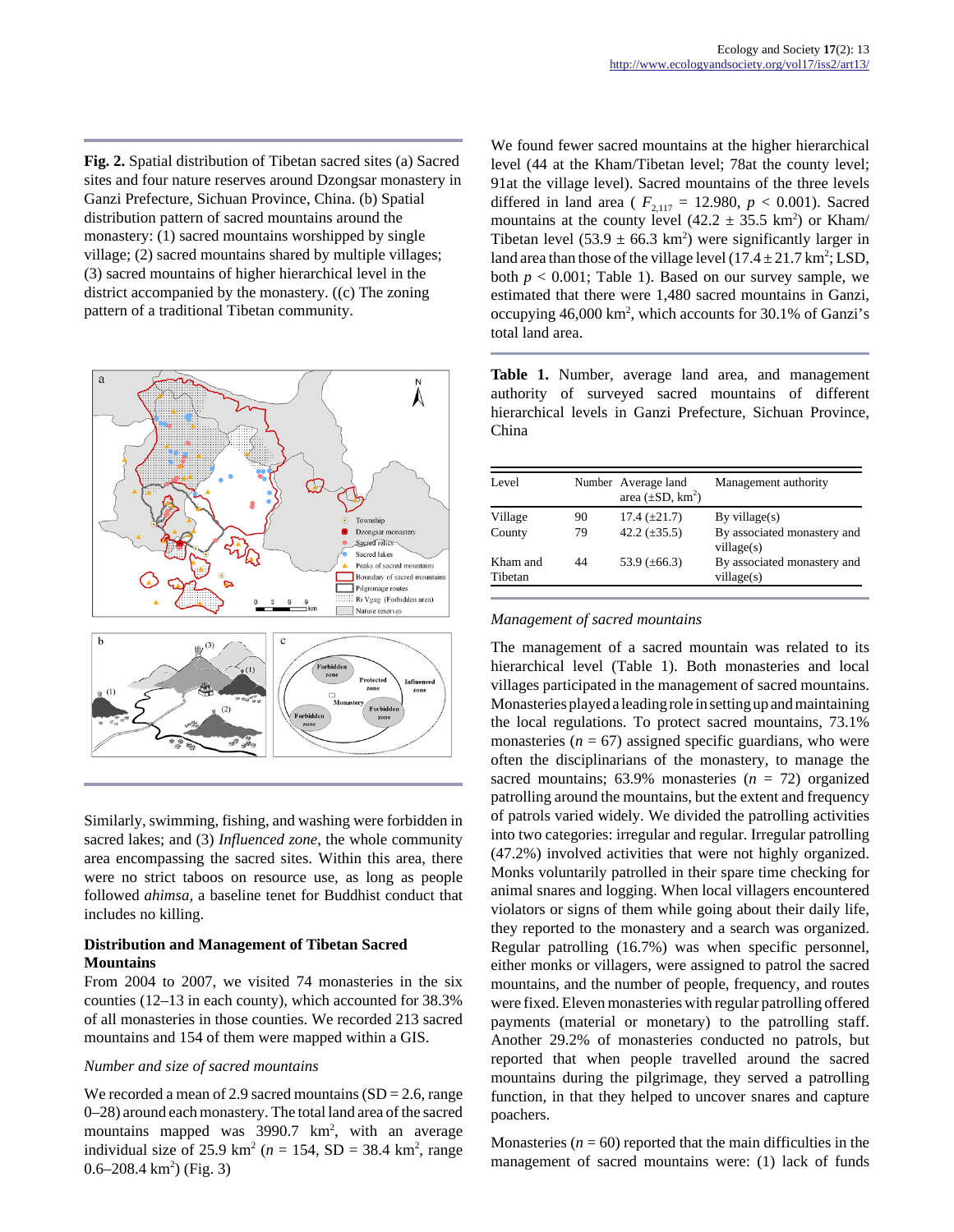

**Fig. 3**. Extent of the land area of Tibetan sacred mountains (n = 150) in the six sampled counties in Ganzi Prefecture, Sichuan Province, China.

 $(38.3\%)$ ; (2) high pressure on the resource  $(30.0\%)$ ; (3) lack of legal recognition and government support (23.3%); and (4) lack of human resources (11.7%).

The threats to sacred mountains originated from forces that were both internal and external to the community. In general, communities that had strong traditions and organizations experienced pressures on sacred mountains from outside the community, whereas communities without strong traditions experienced more internal pressures. Forty-eight monasteries (70%) reported that offenders were mainly outsiders, of which 26.1% were non-Tibetans, such as traders and tourists. Local communities often prevented violations, which were mainly logging and hunting, on their sacred mountains (Fig. 4). When a violation occurred and the offenders were captured by the villagers, the offenders were usually punished by oral warning, confiscation of tools, monetary fine, or sent to the monastery or local government. During our survey, three cases were recorded of people who were injured or killed during conflicts between villagers and outside offenders.

In addition to individual violations, an increase in exploitative activities by government agencies and/or commercial companies had emerged in recent years. Road construction (29.7%), tourism (29.7%), mining (9.5%), and hydropower development (1.4%) were reported by the monasteries as new threats to the sacred mountains.

## **Relationship between Sacred Mountains and Nature Reserves**

We found a remarkable spatial overlap between sacred mountains and nature reserves. There were 17 nature reserves in the six counties we surveyed. We found each contained at least one (maximum of 13) sacred mountain. Among the 154 mapped sacred mountains, 19.3% were entirely located within the reserves  $(615.1 \text{ km}^2 \text{ in land area})$ , 12.7% partially overlapped with the reserves  $(1,585.0 \text{ km}^2)$ , and 68.0% were outside of any reserves  $(1,790.6 \text{ km}^2)$ . As an example, we provided the spatial overlap between sacred mountains and the four nature reserves around Dzongsar monastery (Fig. 2a); sacred mountains expanded the area under conservation status and had the potential to serve as wildlife corridors between multiple reserves.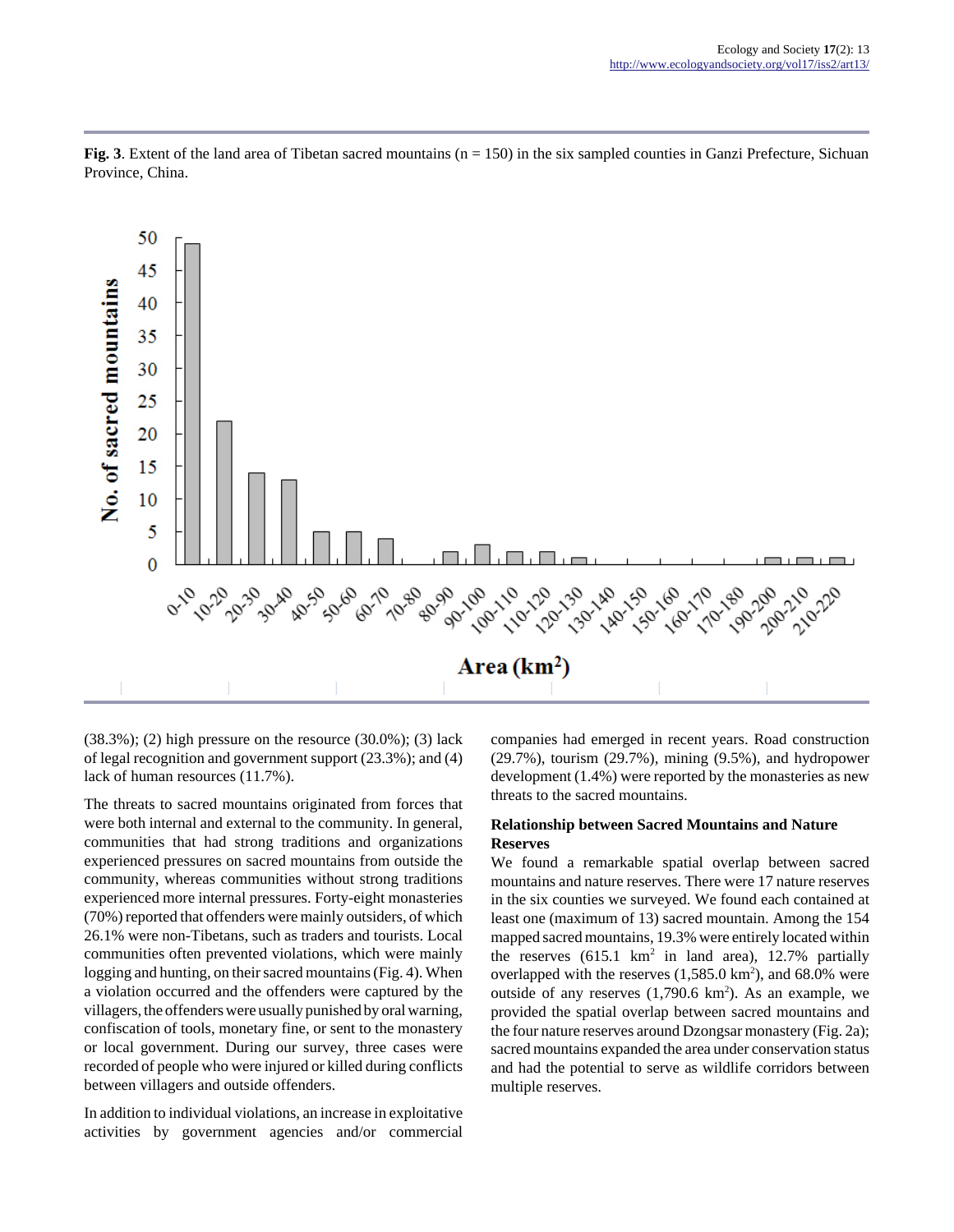**Fig. 4.** Photo on the left shows a sacred mountain (foreground) with dense primary forest and the other side of the non-sacred mountain (background) in the valley with commercially logged patches; photo on the right shows the big conifer trees on a sacred mountain in Ganzi Prefecture, Sichuan Province, China.



However, we recorded little collaboration on land management between reserve administrations and monasteries except for one case. The monasteries had slightly more collaboration with county forest departments, which are responsible for forest and wildlife protection (Table 2). Local forest departments provided two monasteries with funding for forest fire prevention and participated in, or financially supported, the patrolling activities organized by another five monasteries. One monastery received authorization from the local forest department to manage the sacred mountains through a written agreement in 1996. Under this agreement,

they could legally stop outsiders who violated the regulations of their sacred mountains.

**Table 2.** Spatial relationship between monasteries  $(n = 74)$  and nature reserves  $(n = 17)$  and management categories of sacred mountains in Ganzi Prefecture, Sichuan Province, China

| Management categories                                                                                       | reserves | Inside nature Outside nature<br>reserves |
|-------------------------------------------------------------------------------------------------------------|----------|------------------------------------------|
| Written agreement reached between<br>communities and local government (nature<br>reserve/forest department) |          |                                          |
| Managed by communities and local<br>government with an oral agreement                                       |          | h                                        |
| Managed by communities only                                                                                 | 14       | 52                                       |

## **DISCUSSION**

## **Tibetan Sacred Sites Serve as a Landscape-level Conservation Measure**

Most of the sacred sites in the world are small. In Tanzania, the size of eight surveyed sacred groves varies from 0.1–0.3 ha (Mgumia and Oba 2003). In southern India, the average size of sacred groves is 13.2 ha ( $n = 25$ , range 0.2–48.1 ha) (Bhagwat et al. 2005b), and the average size of sacred groves throughout India is estimated at 9.6 ha ( $n = 4415$ , total area  $=$ 42,278 ha) (Malhotra 2001). These small sacred groves can be effective in protecting endangered species (Jamir and Pandey 2003, Ramanujam and Cyril 2003), but are unable to conserve the entire ecosystem. In contrast, the Tibetan sacred mountains we mapped were remarkably large and widely distributed, allowing for protection of a higher biodiversity, and ecosystem services such as the delivery of clean water. Our estimated land cover of sacred mountains in Ganzi (30.1%) was close to the independent estimate from a local expert on Tibetan culture (30–40%; Tsering Jigme, personal communication). Sacred mountains, together with other types of sacred sites, form a large-scale sacred landscape in the Tibetan region.

We found that the size of Tibetan sacred mountains varied widely (range  $0.6 - 208.4 \text{ km}^2$ , mean = 25.9 km<sup>2</sup>). Although there was a considerable coverage of sacred mountains, a large proportion of them covered only a small area (56.8% were < 20 km<sup>2</sup>). These sacred mountains were probably too small to maintain viable populations of large-bodied animals. For example, Asiatic black bears, *Ursus thibetanus*, typically have an individual home range of  $16-202$  km<sup>2</sup> (Reid et al. 1991, Hwang 2003); some large felids (e.g., leopard *Panthera pardus* and snow leopard *Uncia uncia*) require even larger areas for hunting (Norton and Lawson 1985). Small sacred mountains are not able to wholly contain a population of such species, but they could contribute to their conservation by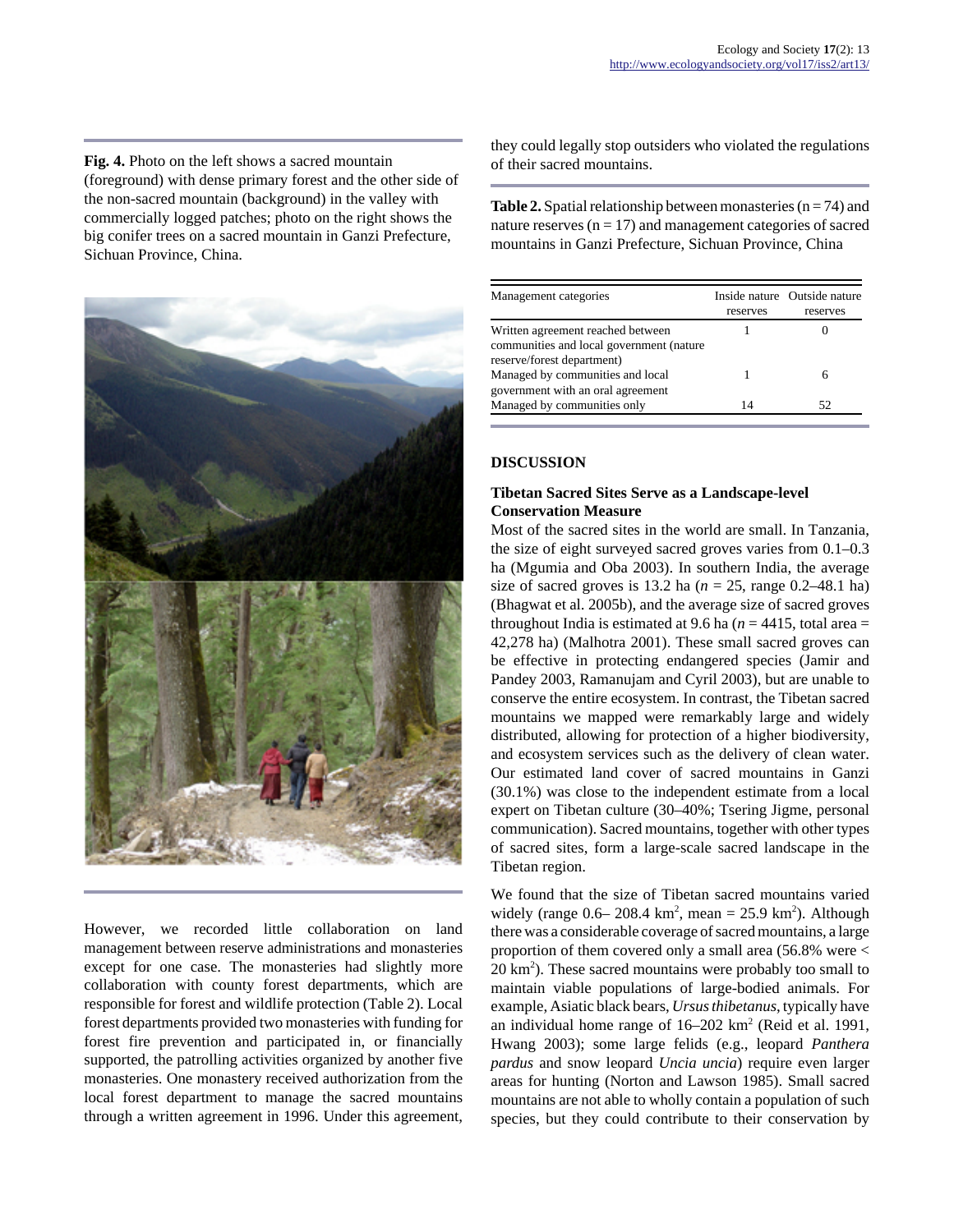serving as "stepping stones" between larger landscapes for dispersing individuals (Tischendorf and Fahrig 2000). Sacred mountains of higher hierarchical levels were much larger in size, which therefore ensures them a higher priority in a regional conservation planning.

Tibetan sacred sites, as a form of Community Conserved Area (CCAs; Oviedo 2006, Smyth 2006), have been effectively protected by local people and function to protect threatened species, biodiversity, and ecosystem services (Anderson et al. 2005, Zou et al. 2005, Salick et al. 2007, Xiang et al. 2008). In terms of access and utilization, Tibetan sacred sites were comparable to several IUCN protected area categories (IUCN 1994): Forbidden areas and sacred lakes with strict prohibitions are analogous to Category I (Strict nature reserve and wilderness areas); sacred mountains could be allocated into Categories II (National park), V (Protected landscape), or VI (Managed resource protected area), depending on how strictly the traditional regulations are executed; and monasteries and sacred relics are consistent with the definition of Category III (Natural monument). In western China, the nature reserve system has not been established on the basis of an unbiased sampling of regional biodiversity (Liu et al. 2003). When new nature reserves were proposed by local governments (normally at the county level), there was no consideration of how much the new reserves would contribute to the conservation of regional biodiversity. Tibetan sacred sites, if incorporated into the nature reserve network, could improve the comprehensiveness and representativeness of nature reserves by covering a larger area and wider variety of ecosystems.

We estimated the total area of Tibetan sacred mountains was approximately equal to the nature reserves in Ganzi (MEPC 2008). Based on the spatial arrangement of sacred mountains and nature reserves, Tibetan sacred mountains contribute to the nature reserve network in three forms: (1) Sacred mountains inside the reserves provide increased security for long-term persistence of the species and maintenance of ecosystem services; (2) Sacred mountains that are contiguous with the reserves enhance the effective size of the reserves and improve the habitat connectivity; and (3) Sacred mountains that do not overlap with current nature reserves complement the protected area system through the practices of local communities.

Despite the great potential of Tibetan sacred sites for biodiversity conservation, they have not been considered in previous regional conservation planning (Li et al. 2008). It is unknown to what extent the nature reserves represent the full variety of biodiversity, and how much of an increase in protection for biodiversity would be achieved with the recognition of Tibetan sacred mountains. We suggest that a systematic conservation planning (Margules and Pressey 2000), including both nature reserves and Tibetan sacred mountains, be conducted for the Tibetan region.

## **Integrate Tibetan Sacred Site Practices to Enhance the Management Effectiveness of Nature Reserves**

The protection of Tibetan sacred sites largely depends on local social mechanisms, which are rooted in the traditional world view and cultural values, and enacted through local institutions (Berkes et al. 2000). It is believed that protecting the integrity of sacred mountain would please the mountain deity and benefit the well-being of associated communities. This belief is a spiritual incentive for a self-disciplined protection system. Local communities have developed regulations on how to protect sacred mountains and what punishments should be applied for violations. The severest punishment is to sever the tie between the monastery and the offender. The effectiveness of the regulations within the community usually depends on the reverence of the monastery or specific lamas, the commitment of the villagers to Buddhism, and the connections among the community members (Harris 1991).

We found that most monasteries worked to prevent violations, especially those from outside the community. Like other sacred entities worldwide, the protection of Tibetan sacred sites by local communities is carried out voluntarily and direct costs are minor (North 1990, Bhagwat and Rutte 2006). Although 11 surveyed monasteries offered payments for the patrols, the annual payments were low (up to 1500 RMB/ US\$230 per person), and about the equivalent of 1 month' salary for a reserve staff person. The extent of the patrolling activity was determined by the capacity and determination of the monastery and varied widely. We found that regular patrolling was only organized by a small percentage of the monasteries due to limited funds and human resources. The conservation effectiveness of the monasteries could be greatly enhanced if their patrolling activities were financially and technically assisted by the government or NGOs.

Better patrolling activities could lead to better conservation outcomes, but the opposite may not hold true. Patrolling activity usually was a reaction to outside threats on the sacred mountains and to its wildlife. We also found that the sacred mountains in some traditional communities were well managed in the absence of regular patrolling. Community members acted as guards against external threats during their daily life, and violations could be effectively prevented. For this reason, the management effectiveness of sacred mountains was not simply linked to the patrolling efforts of the monasteries. Increasing voluntary conservation efforts through the daily activities of the villagers may also enhance the protection of sacred mountains.

Most nature reserves in the Tibetan region are poorly managed due to insufficient staff capacity and financial support. The government has often been more concerned with the number and total area of reserves rather than their effectiveness (Xu and Melick 2007). For example, in Ganzi, 50 out of 51 nature reserves were established after 1995 (Ministry of Environmental Protection (MEP) 2010), but fewer than 10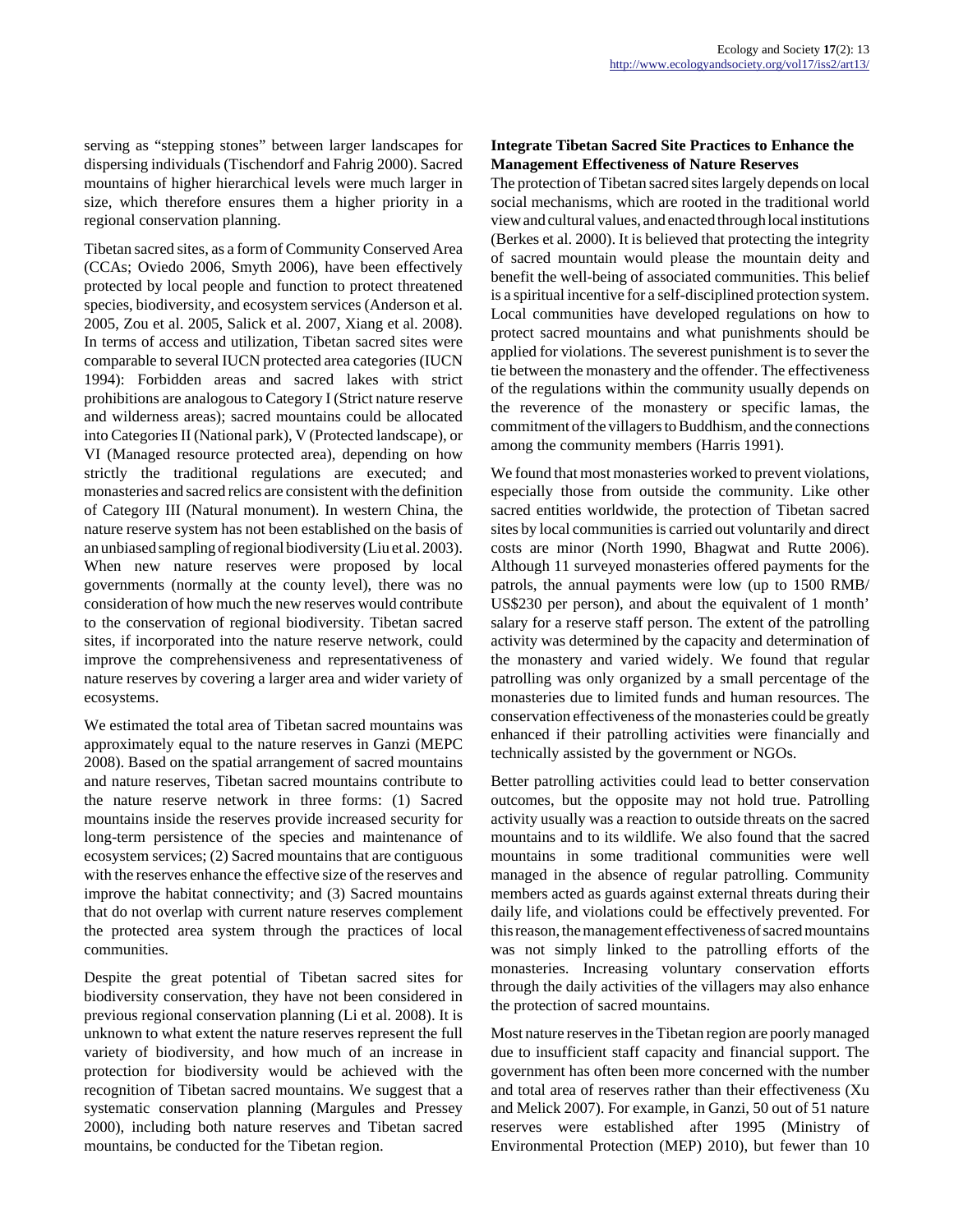staff had been assigned to manage the 42 reserves by 2004 (Li 2007). In contrast, local communities have a strong will to protect their sacred mountains, but do not have management authority due to China's state-owned land tenure system (Xu and Melick 2007). There is hardly a reserve within Ganzi that does not contain human settlements, and we believe excluding local communities from the decision-making process of the reserve will only lead to conflicts. The high overlap between the sacred mountains and nature reserves suggests comanagement between local community and nature reserves has the potential to improve reserve effectiveness by harnessing the support of local people.

Xu and Melick (2007) have suggested a conservation concession approach to manage state-owned lands for conservation by local communities in China. In 2006, we initiated a "conservation agreement" program in the Tibetan region, during which the nature reserves and local forestry department handed over the management right of some stateowned lands to local communities through a conservation agreement. Management plans and monitoring indicators were developed. Capacity building for local communities was provided by conservation organizations, and a minor annual award for their conservation activities was provided by local government. Initial experiences suggest the conservation concession approach is relatively cost effective and may serve as a way to adopt traditional institutions to complement the official conservation network in the Tibetan region (Shen et al. 2007). Although the initial negotiations take time and human and financial resources, once the agreement is reached, the management cost of conserving the state-owned lands can be largely downloaded to local communities (Ma and Basang Lhamo 2009). The opportunity costs are low as a result of the compatibility of local resource management practices with the maintenance of wildlife habitat and the existing voluntary conservation efforts (Ma and Basang Lhamo 2009). For those traditional Tibetan communities that have a strong commitment to conserving their lands and wildlife, the compensation mechanism needs to be carefully designed to avoid the risk of shifting the conservation activities from voluntary to benefit driven, with external payments weakening internal motivations (Wunder et al. 2008). The key for the permanence of a conservation concession in Tibetan area is the continuation of local community's conservation rights. Legal recognition of the conservation concession approach, such as by the China's Protected Areas Law, which is under development, and stable financial resources are needed to ensure its wider application and sustainability.

To facilitate the participation of local community in the management of nature reserves, we propose: (1) nature reserve managers identify and map the sacred sites within the reserves, identify the main traditional management institutions, and increase their understanding of the traditional restrictions on natural resources use and the de facto natural resources use by the local community. Sound management should be based on understanding and respecting the traditional practices and involving the local community in the decision-making process (Xu and Melick 2007); (2) Involving the traditional approaches in nature reserve management, which can lead to the adoption of conservation goals in traditional Tibetan communities (Xu et al. 2005, Bhagwat and Rutte 2006). For example, it would gain the respect of local people if the boundaries of the reserves were sanctified by rituals and marked with prayer flags or other religious symbols. Conservation education through religious rituals, and carried out by the Rinpoche, will be more palatable to local people. New sacred mountains could even be created for conservation purposes (Ma 2005).

It should be noted that the traditional management system has its limitations. The enforcement of traditional rules largely depends on the local institutions. When the monasteries are weak, the rules may be loosely enforced. Poorly managed pilgrimages can cause habitat degradation if large numbers of people come to worship (Shinde 2007). Some traditionally allowed activities on sacred mountains may be damaging, such as herb collection and grazing. Driven by increasing market demands in recent decades, especially for Matsutake mushrooms and caterpillar fungus *Cordyceps sinensis* as food and traditional medicine, respectively, unsustainable use of the resources and excessive human disturbance have led to biodiversity declines and habitat degradation (Salick et al. 2005, Amend et al. 2010). To promote the role of traditional practices in conservation, it is necessary to revive the cultural traditions and help local communities to develop new regulations on sustainable nature resource use to meet the changing environment.

Finally, we emphasize the importance of Tibetan sacred sites in conservation, as the land inhabited by Tibetans overlaps with multiple countries and four global biodiversity hotspots (i.e., the mountains of Southeast China, mountains of Central Asia, Eastern Himalaya, and Indo-Burma) (Myers and Mittermeier 2000, Mittermeier et al. 2004). Recognizing and involving the traditional practices of sacred site protection in future conservation planning and management will greatly promote both biodiversity conservation and community development in this region and is, therefore, of global significance.

*Responses to this article can be read online at: [http://www](http://www.ecologyandsociety.org/vol17/iss2/art13/responses/).ecologyandsociety.org/vol17/iss2/art13/ responses/*

#### **Acknowledgments:**

*First and foremost, we thank the Tibetan local people for sharing their traditional knowledge with us and for the*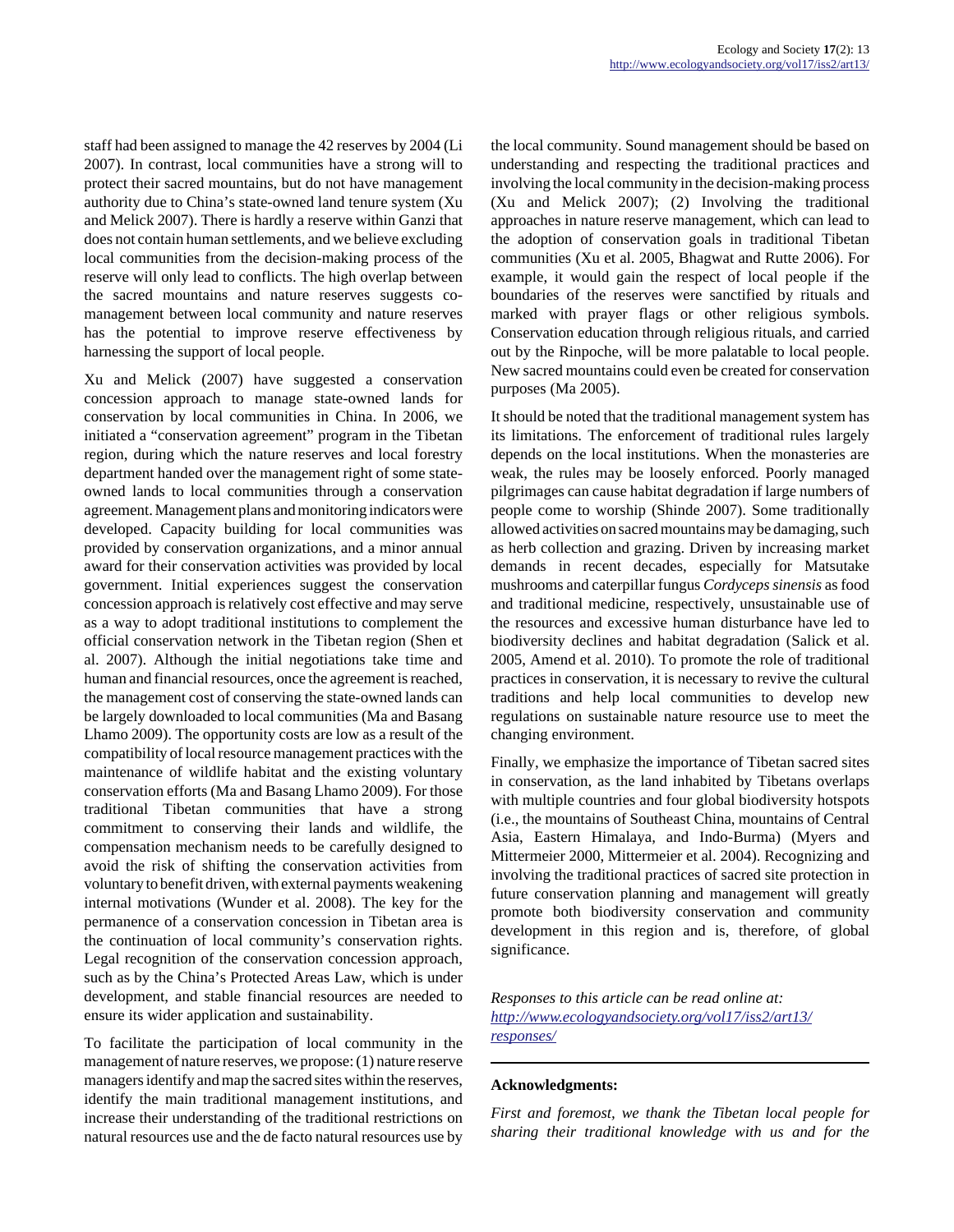*logistical support they provided for our field work. We thank W. Liu, X. T. Ding, Z. R. Jiang, B. J. Li, Luobo Jata, and all the people who contributed to data collection. We also thank Tashi Dorje, Jangyong Pengtsuo, Tsering Jigme, and Muso for consultations on Tibetan traditional knowledge. This study was financially supported by the Blue Moon Fund and conducted through the joint efforts of Peking University, Conservation International China Program, Forest Inventory and Planning Institute of Sichuan Province, Forest Department of Ganzi Prefecture, and Green Kham. We gratefully acknowledge our colleagues in the Center for Nature and Society for their thoughtful discussions on the subject. We thank W. J. McShea, G. Schaller, and S. Li for their help with the manuscript.*

## **LITERATURE CITED**

Amend, A., Z. Fang, C. Yi, and W. C. McClatchey. 2010. Local perceptions of Matsutake mushroom management, in NW Yunnan China. *Biological Conservation* 143:165–172.

Anderson, D. M., J. Salick, R. K. Moseley, and X. K. Ou. 2005. Conserving the sacred medicine mountains: a vegetation analysis of Tibetan sacred sites in Northwest Yunnan. *Biodiversity and Conservation* 14:3065–3091. [http://dx.doi.o](http://dx.doi.org/10.1007/s10531-004-0316-9) [rg/10.1007/s10531-004-0316-9](http://dx.doi.org/10.1007/s10531-004-0316-9)

Berkes, F., J. Colding, and C. Folke. 2000. Rediscovery of traditional ecological knowledge as adaptive management. *Ecological Applications* 10 (5):1251–1262. [http://dx.doi.org/](http://dx.doi.org/10.1890/1051-0761(2000)010[1251:ROTEKA]2.0.CO;2) [10.1890/1051-0761\(2000\)010\[1251:ROTEKA\]2.0.CO;2](http://dx.doi.org/10.1890/1051-0761(2000)010[1251:ROTEKA]2.0.CO;2)

Bhagwat, S. A., C. G. Kushalappa, P. H. Williams, and N. D. Brown. 2005a. Landscape approach to biodiversity conservation of sacred groves in the Western Ghats of India. *Conservation Biology* 19:1853–1862. [http://dx.doi.org/10.1111/](http://dx.doi.org/10.1111/j.1523-1739.2005.00248.x) [j.1523-1739.2005.00248.x](http://dx.doi.org/10.1111/j.1523-1739.2005.00248.x)

Bhagwat, S. A., C. G. Kushalappa, P. H. Williams, and N. D. Brown. 2005b. The role of informal protected areas in maintaining biodiversity in the Western Ghats of India. *Ecology and Society* 10 (1): 8. [online] URL: [http://www.eco](http://www.ecologyandsociety.org/vol10/iss1/art8/) [logyandsociety.org/vol10/iss1/art8/](http://www.ecologyandsociety.org/vol10/iss1/art8/)

Bhagwat, S. A., and C. Rutte. 2006. Sacred groves: potential for biodiversity management. *Frontiers in Ecology and the Environment* 10:519–524. [http://dx.doi.org/10.1890/1540-9295](http://dx.doi.org/10.1890/1540-9295(2006)4[519:SGPFBM]2.0.CO;2) [\(2006\)4\[519:SGPFBM\]2.0.CO;2](http://dx.doi.org/10.1890/1540-9295(2006)4[519:SGPFBM]2.0.CO;2)

Bossart, J. L., E. Opuni-Frimpong, S. Kuudaar, and E. Nkrumah. 2006. Richness, abundance, and complementarity of fruit-feeding butterfly species in relict sacred forests and forest reserves of Ghana. *Biodiversity and Conservation* 15:333–359. <http://dx.doi.org/10.1007/s10531-005-2574-6>

Castro, V., and C. Aldunate. 2003. Sacred mountains in the highlands of the south-central Andes. *Mountain Research and Development* 23:73–79. [http://dx.doi.org/10.1659/0276-4741](http://dx.doi.org/10.1659/0276-4741(2003)023[0073:SMITHO]2.0.CO;2) [\(2003\)023\[0073:SMITHO\]2.0.CO;2](http://dx.doi.org/10.1659/0276-4741(2003)023[0073:SMITHO]2.0.CO;2)

Chambers, R. 1994. The origins and practice of participatory rural appraisal. *World Development* 22:953–969. [http://dx.doi.](http://dx.doi.org/10.1016/0305-750X(94)90141-4) [org/10.1016/0305-750X\(94\)90141-4](http://dx.doi.org/10.1016/0305-750X(94)90141-4)

Colding, J., and C. Folke. 2001. Social taboos: "Invisible" systems of local resource management and biological conservation. *Ecological Applications* 11:584–600.

Committee on Ganzi Prefecture Annals (CGPA). 1997. *Ganzi Annals.* Sichuan People's Press, Chengdu, China

Dai, G. 2007. The importance of developing the culture industry in Ganzi Prefecture. *Journal of Kangding Nationality Teachers College* 16:18–23

Daniels, R. J. R., S. Chandran, and M. Gadgil. 1993. A strategy for conserving the biodiversity of the Uttara-Kannada District in South-India. *Environmental Conservation* 20:131–138. <http://dx.doi.org/10.1017/S0376892900037620>

Decher, J. 1997. Conservation, small mammals, and the future of sacred groves in West Africa. *Biodiversity and Conservation* 6:1007–1026. [http://dx.doi.org/10.1023/A:1018](http://dx.doi.org/10.1023/A:1018991329431) [991329431](http://dx.doi.org/10.1023/A:1018991329431)

Dudley, N., L. Higgins-Zogib, and S. Mansourian. 2006. *Beyond belief: linking faiths and protected areas for biodiversity conservation.* WWF and Alliance of Religions and Conservation, Gland, Switzerland.

Dudley, N., L. Higgins-zogib, and S. Mansourian. 2009. The links between protected areas, faiths, and sacred natural sites. *Conservation Biology* 23:568–577. [http://dx.doi.org/10.1111/](http://dx.doi.org/10.1111/j.1523-1739.2009.01201.x) [j.1523-1739.2009.01201.x](http://dx.doi.org/10.1111/j.1523-1739.2009.01201.x)

Feng, Z. 2005. The conservation perspective of Tibetan Buddhism. Pages 83–89 *in* J. Z. Ma and J. Chen, editors. *Tibetan cultures and biodiversity conservation.* Yunnan Science and Technology Press, Yunnan, China.

Gadgil, M., and V. D. Vartak. 1974. The sacred groves of Western Ghats in India. *Economic Botany* 30(2):152–160. <http://dx.doi.org/10.1007/BF02862961>

Harris, R. B. 1991. Conservation prospects for musk deer and other wildlife in Southern Qinghai, China. *Mountain Research and Development* 11(4):353–358. [http://dx.doi.org/10.2307/3](http://dx.doi.org/10.2307/3673718) [673718](http://dx.doi.org/10.2307/3673718)

He, J. H. 2005. The role of Tibetan Bon religion in conservation. Pages 68–72 *in* J. Z. Ma and J. Chen, editors. *Tibetan cultures and biodiversity conservation.* Yunnan Science and Technology Press, Yunnan, China.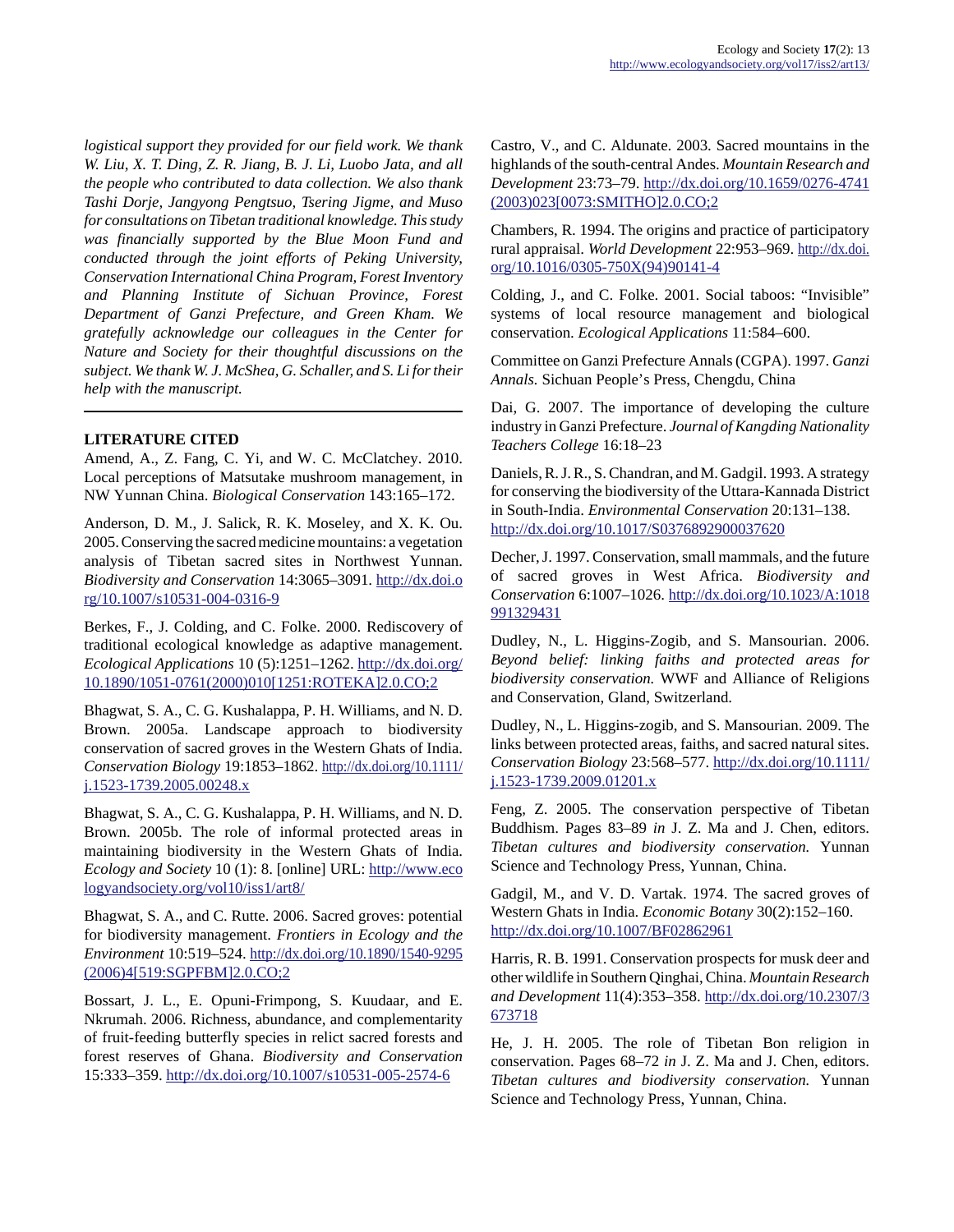Hwang, M. H. 2003. *Ecology of Asiatic black bears and people–bear interactions in Yushan National Park, Taiwan*. Dissertation, University of Minnesota, Minneapolis, Minnesota, USA.

IUCN. 1994. *Guidelines for protected areas management categories.* IUCN, Cambridge, UK and Gland, Switzerland.

Jain, A., H. B. Singh, S. C. Rai, and E. Sharma. 2004. Folklores of sacred khecheopalri lake in the Sikkim Himalaya of India: a plea for conservation. *Asian Folklore Studies* 63:219–302.

Jamir, S. A., and H. N. Pandey. 2003. Vascular plant diversity in the sacred groves of Jaintia Hills in northeast India. *Biodiversity and Conservation* 12:1497–1510. [http://dx.doi.o](http://dx.doi.org/10.1023/A:1023682228549) [rg/10.1023/A:1023682228549](http://dx.doi.org/10.1023/A:1023682228549)

Jamtso, K. M. 2005. The ecological concept of Tibetan traditional cultures. *Journal of Kangding Nationality Teachers College* 14:12–16.

Kufer, J., N. Grube, and M. Heinrich. 2006. Cacao in Eastern Guatemala—a sacred tree with ecological significance. *Environment, Development and Sustainability* 8:597–608. <http://dx.doi.org/10.1007/s10668-006-9046-3>

Li, S. Z. 2007. Conservation concession as a payment-forecosystem-services approach. *Rural Economy* 8:26–28.

Li, B., F. Y. Yang, S. Sun, S. Mu, Z. Y. Zhang, X. L. Shen, and Z. Lu. 2008. *Review of community conserved areas studies* in Southwest China. In Community Conserved Areas: a World*wide Review of Status and Needs after Durban 2003 and CBD COP7 2004*, IUCN-Commission on Environment, Economic and Social Policy (CEESP) and World Commission on Protected Area (WCPA), Gland, Switzerland. [online] URL: [http://cmsdata.iucn.org/downloads/sw\\_china\\_cca\\_study.pdf](http://cmsdata.iucn.org/downloads/sw_china_cca_study.pdf)

Liu, J. G., Z. Y. Ouyang, S. L. Pimm, P. H. Raven, X. K. Wang, H. Miao, and N. Y. Han. 2003. Protecting China's biodiversity. *Science* 300:1240–1241. [http://dx.doi.org/10.1126/science.10](http://dx.doi.org/10.1126/science.1078868) [78868](http://dx.doi.org/10.1126/science.1078868)

.

Luo, P., S. J. Pei, and J. C. Xu. 2001. Sacred site and its implications in environmental and biodiversity conservation in Yunnan, China. *Journal of Mountain Science* 19:327–333.

Ma, J. Z. 2005. Natural sacred sites and conservation at Mt. Khawa Karpo. Pages 33–40 *in* J. Z. Ma and J. Chen, editors. *Tibetan cultures and biodiversity conservation.* Yunnan Science and Technology Press, Yunnan, China.

Ma, H. B., and Basang Lhamo. 2009. Conservation concession: a new conservation approach in Sanjiangyuan. *Qinghai Economic Research* 2:35–39.

Maharana, I., S. C. Rai, and E. Sharma. 2000. Valuing ecotourism in a sacred lake of the Sikkim Himalaya, India. *Environmental Conservation* 27:269–277. [http://dx.doi.org/1](http://dx.doi.org/10.1017/S0376892900000308) [0.1017/S0376892900000308](http://dx.doi.org/10.1017/S0376892900000308)

Malhotra, K. C. 2001. *Cultural and ecological dimensions of sacred groves in India.* Indian National Science Academy, New Delhi and Indira Gandhi Rashtriya Manav Sangrahalaya, Bhopal.

Margules, C. R., and R. L. Pressey. 2000. Systematic conservation planning. *Nature* 405:243–253. [http://dx.doi.org](http://dx.doi.org/10.1038/35012251) [/10.1038/35012251](http://dx.doi.org/10.1038/35012251)

Mgumia, F. H., and G. Oba. 2003. Potential role of sacred groves in biodiversity conservation in Tanzania. *Environmental Conservation* 30:259–265. [http://dx.doi.org/10.1017/S037689](http://dx.doi.org/10.1017/S0376892903000250) [2903000250](http://dx.doi.org/10.1017/S0376892903000250)

Ministry of Environmental Protection (MEP). 2010. Nature reserves in Sichuan Province 2009. Ministry of Environmental Protection, Beijing, China. [online] URL: [http://sts.mep.gov.](http://sts.mep.gov.cn/zrbhq/zrbhq/201012/t20101220_198880.htm) [cn/zrbhq/zrbhq/201012/t20101220\\_198880.htm](http://sts.mep.gov.cn/zrbhq/zrbhq/201012/t20101220_198880.htm)

Ministry of Environmental Protection of China (MEPC). 2008. *2007 Report on the state of enviorment in China*. Ministry of Environmental Protection of China, Beijing, China.

Mittermeier, R. A., P. R. Gil, M. Hoffmann, J. Pilgrim, T. Brooks, C. G. Mittermeier, J. Lamoreux, and G. A. B. da Fonseca. 2004. *Hotspots revisited*. CEMEX, Mexico.

Myers, N., and R. A. Mittermeier. 2000. Biodiversity hotspots for conservation priorities. *Nature* 403:853. [http://dx.doi.org/](http://dx.doi.org/10.1038/35002501) [10.1038/35002501](http://dx.doi.org/10.1038/35002501)

Nan, W. Y. 2001a. Notion and function of nature worship of ancient Tibetan nationality. *Nationalities Research in Qinghai* 12:23–31.

Nan, W. Y. 2001b. The taboos in Tibetan areas and the role they have played in environmental protection. *North West Minorities Research* 3:21–29.

North D. C. 1990. *Institutions, institutional change and economic performance*. Cambridge University Press, Cambridge, UK.

Norton P. M., and A. B. Lawson. 1985. Radio tracking of leopards and caracals in the Stellenbosch area, Cape Province. *South African Journal of Wildlife Research* 15:17–24.

Oviedo, G. 2006. Community conserved areas in South America. Pages 47–55 *in* A. Kothari, editor. *Community conserved areas*. IUCN, Gland, Switzerland.

Ramanujam, M. P., and K. P. K. Cyril. 2003. Woody species diversity of four sacred groves in the Pondicherry region of South India. *Biodiversity and Conservation* 12:289–299. [http](http://dx.doi.org/10.1023/A:1021926002101) [://dx.doi.org/10.1023/A:1021926002101](http://dx.doi.org/10.1023/A:1021926002101)

Reid, D., M. Jiang, Q. Teng, Z. Qin, and J. Hu. 1991. Ecology of the Asiatic black bear (*Ursus thibetanus*) in Sichuan, China. *Mammalia* 55:221–238. [http://dx.doi.org/10.1515/mamm.199](http://dx.doi.org/10.1515/mamm.1991.55.2.221) [1.55.2.221](http://dx.doi.org/10.1515/mamm.1991.55.2.221)